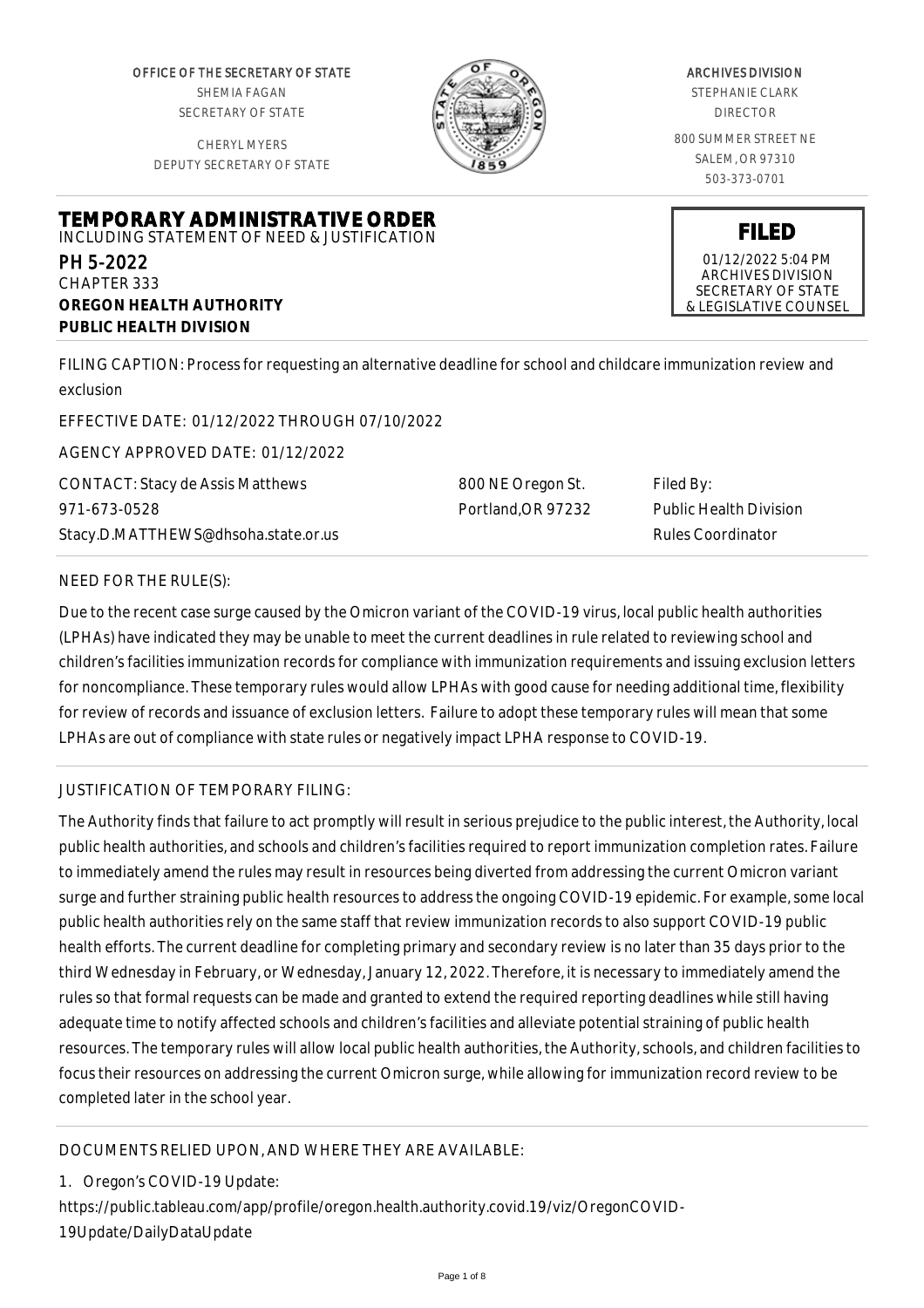## 2. Oregon Health Authority's COVID-19 Data Dashboards:

https://public.tableau.com/app/profile/oregon.health.authority.covid.19/viz/OregonsCOVID-19DataDashboards-TableofContents/TableofContentsStatewide

RULES:

333-050-0060, 333-050-0070, 333-050-0080, 333-050-0110, 333-050-0200

AMEND: 333-050-0060

RULE SUMMARY: Amend OAR 333-050-0060 – Amended to recognize that an alternative primary review due date may be established in accordance with OAR 333-050-0200.

CHANGES TO RULE:

#### 333-050-0060 Primary Review of Records ¶

(1) At least annually the administrator will conduct a primary review of each child's record to determine the appropriate category of each child. This review shall be completed no later than 35 calendar days prior to the third Wednesday in February unless-otherwise: [1]

(a) The administrator requests and receives approvedal in writing first by the local health department and then by the Public Health Division; or¶

(b) The Public Health Division approves in writing an alternative deadline for primary review as described in OAR 333-050-0200.¶

(2) The administrator shall categorize all children as follows:¶

(a) "Complete or Up-to-Date";¶

(b) "Nonmedical Exemption": This category applies to any child whose incomplete immunizations are covered by a nonmedical exemption;¶

(c) "Permanent Medical Exemption": This category applies to any child who is susceptible as evidenced by a medical exemption statement on file as specified by OAR 333-050-0050(6), whose medical exemption statement has been reviewed by the local health department and has been determined to be based on a contraindication that is permanent;¶

(d) "Temporary Medical Exemption": This category applies to any child who is susceptible as evidenced by a medical exemption statement on file as specified by OAR 333-050-0050(7), whose medical exemption statement has not been reviewed by the local health department, or whose medical exemption is not permanent;¶ (e) "Incomplete/Insufficient";¶

(f) "No Record": This category applies to any child with no record on file at the school or facility. This category also applies to any child with a nonmedical exemption signed on or after August 1, 2008 with no vaccines selected for nonmedical exemption and with no vaccine dates;¶

(g) "Children not to be counted": School age children also attending a facility should be counted by the school. Children enrolled in a school but physically attending another school should be counted by the school they physically attend. Children attending a preschool or Head Start program and another facility should be counted by the preschool or Head Start program. Children physically attending more than one child care facility or school should be counted by the facility or school where they attend the most hours.¶

(3) Thirty-five calendar days prior to the third Wednesday in February, unless otherwise approved in writing first by the local health department and then by the Public Health Division or in accordance with an alternative deadline for primary review approved in writing by the Public Health Division in accordance with OAR 333-050- 0200, the administrator shall provide to the local health department for secondary review:¶

(a) Organized alphabetically within category, copies of records or a computer printout of the records for all children with incomplete immunizations or insufficient information;¶

(b) Copies of records of children with a medical exemption, except those records that have been certified by the local health department as having a permanent medical exemption or immunity documentation and are otherwise complete with no further review required.¶

(c) A completed Primary Review Summary form that includes an alphabetical list for each category and includes children with no record. The form must include each child's name, current grade level, parent names and current mailing address. A computer-generated list from a system currently approved by the Public Health Division may be submitted in lieu of the Primary Review Summary form.¶

(4) The administrator shall review the completed Primary Review Summary form for mathematical accuracy and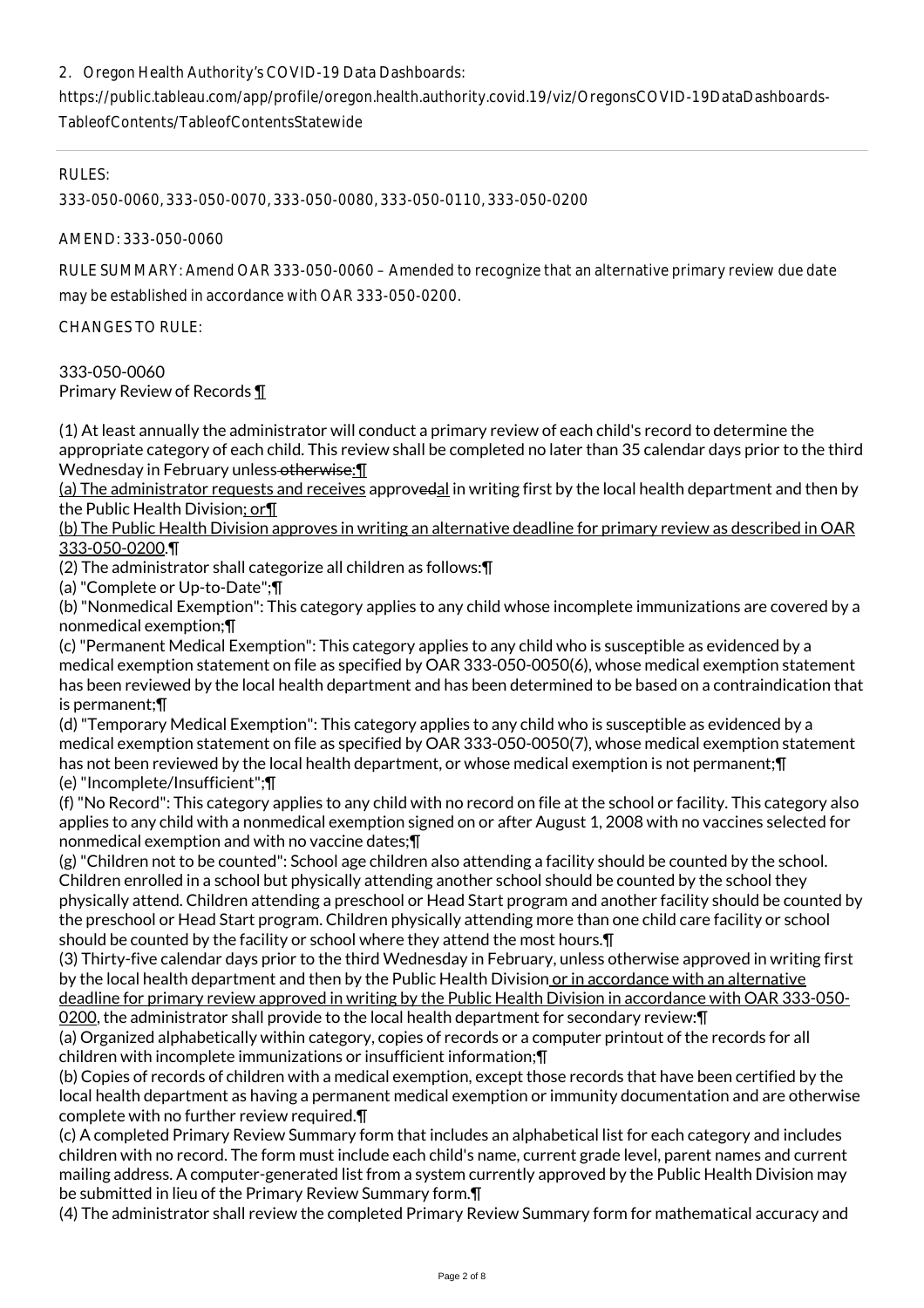correct any errors before forwarding the completed Primary Review Summary form to the local health department.¶

(5) All copies of records provided to the local health department for secondary review must contain at least the following: The child's name, date of birth, and evidence of immunization or exemption. A copy of the records or a computer printout of the records must be used in place of the original record.¶

(a) Computer printouts and the results from computer-generated immunization assessments (computer outputs) must have the prior approval of the Public Health Division. To receive approval to be used for the primary review report in January, computer printouts and computer outputs must be received by the Public Health Division no later than the last working day of November in the year prior to the year in which the primary review reports are due.¶

(b) The Public Health Division will review computer printouts and computer outputs for essential data elements, the sequence of data elements, and specific test results as calculated by the computerized system.¶

(c) Provisional approval will be given to a computer tracking system after correct assessment has been confirmed for test data and essential data elements in required reports. Computer tracking systems with provisional approval will be reviewed after use during the annual review and exclusion cycle. Final approval will be given after any programming errors identified during the cycle have been corrected by the tracking system and additional reports have been approved by the Public Health Division.¶

(d) The Public Health Division also reserves the right to withdraw computer system approval.¶

(e) When ORS 433.235 through 433.284 or these rules are amended, computer systems must be updated within 120 calendar days. The Public Health Division will then allow 60 calendar days for review, needed changes and final approval. Computer outputs that are not in compliance will not be authorized for use during the annual review and exclusion cycle.¶

(6) Additional review cycles for incomplete or insufficient records with specific time-frames are allowable if:¶ (a) Mutually agreed upon by the affected local health department and school or facility.¶

(b) Additional exclusion cycles may be required at the direction of the local health department or the Public Health Division. Exclusion dates shall be no less than 14 calendar days from the date that the Exclusion Orders are mailed.¶

(7) It is the responsibility of the administrator to see that primary review of immunization records is accomplished according to these rules. All or part of the actual review may be delegated by mutual agreement of parties affected to a third party subject to this requirement.

Statutory/Other Authority: ORS 433.001, ORS 433.004, ORS 433.006, ORS 433.235 - 433.284 Statutes/Other Implemented: ORS 433.004, ORS 433.267, ORS 433.273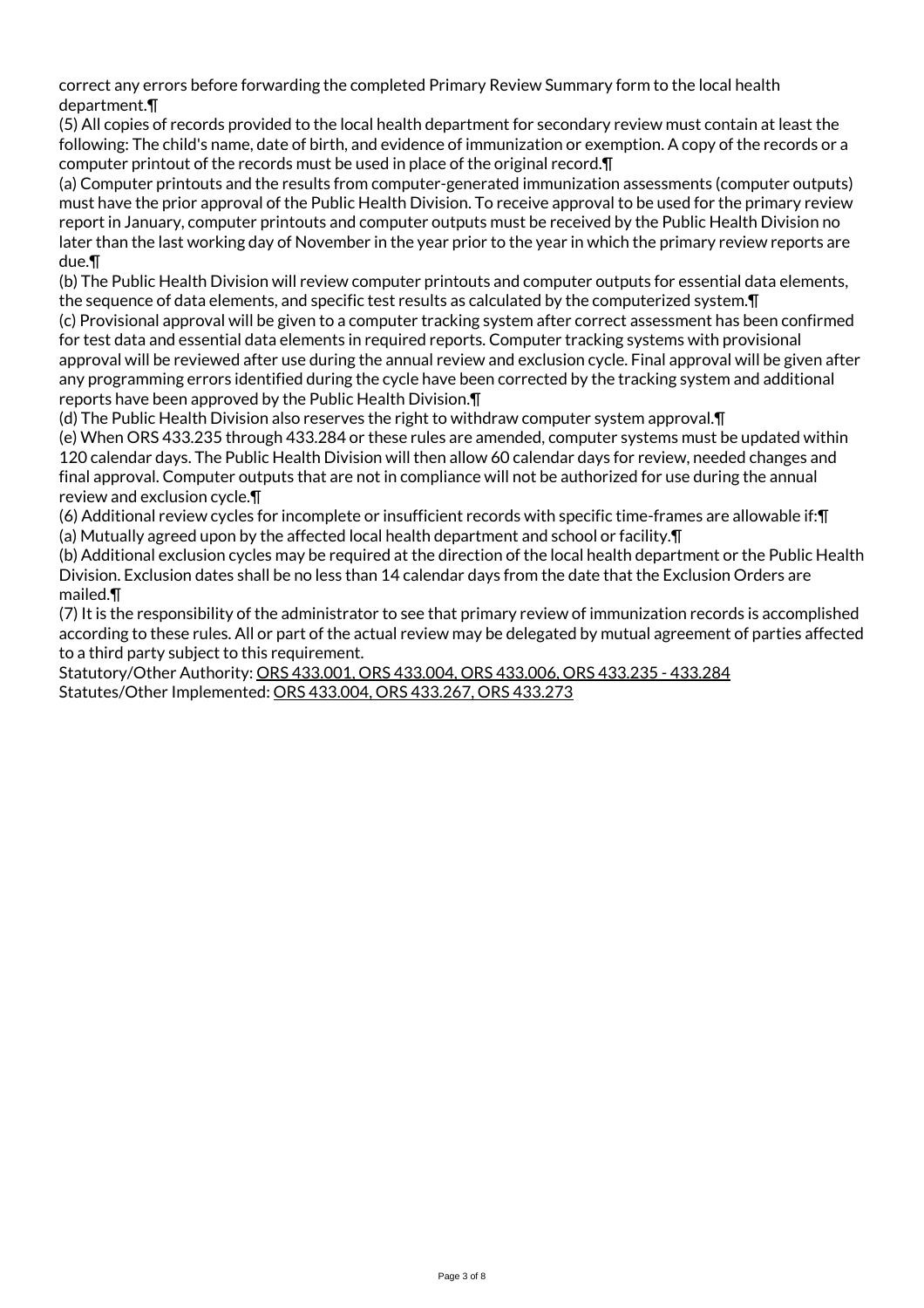### AMEND: 333-050-0070

RULE SUMMARY: Amend OAR 333-050-0070 - Amended to recognize that an alternative secondary review timeline may be established in accordance with OAR 333-050-0200.

CHANGES TO RULE:

## 333-050-0070

Secondary Review of Records ¶

(1) The local health department shall conduct a secondary review of those records received from the administrator. The review shall begin 35 calendar days prior to the third Wednesday in February, unless otherwise approved in writing by the Public Health Division or in accordance with an alternative deadline for secondary review approved in writing by Public Health Division in accordance with OAR 333-050-0200.¶

(2) In conducting secondary review of the records, the local health department shall review the Primary Review Summary for mathematical accuracy. Any errors should be corrected by contacting the affected school or facility. The local health department shall review each child's record that was received for appropriate medical or nonmedical exemptions and then use the Primary Review Table to determine each child's current immunization status for each of the required vaccines.¶

(3) The local health department shall indicate on the Primary Review Summary form those children whose records are judged to be:¶

(a) Complete/Up-to-date; or¶

(b) Medically exempt, and whether temporary or permanent.¶

(4) The local health department shall indicate on the Primary Review Summary form the specific vaccines that the exclusion order will need to be issued for children whose records are judged to be:¶

(a) Incomplete/Insufficient; or¶

(b) No record.¶

(5) In the event that any of the above records are original documents, the local health department shall return such records to the administrator.¶

(6) The local health department shall submit an updated copy of the Primary Review Summary form to the administrator.¶

(7) The local health department shall initiate exclusion procedures for those children whose records are judged to have insufficient information or incomplete immunizations, or who have no record, in accordance with OAR 333- 050-0080.¶

(8) Additional secondary review cycles with specific time frames are allowable for incomplete or insufficient records as mutually agreed upon in writing by the affected local health department and school or facility.

Exclusion dates shall be no less than 14 calendar days from the date that the Exclusion Orders were mailed.¶ (9) It is the responsibility of the local health department to see that secondary review of immunization records is accomplished according to these rules. All or part of the actual review may be delegated by mutual agreement of parties affected to a third party subject to this requirement.¶

[ED. NOTE: Tables referenced are available from the agency]he Primary Review Table is available in OAR 333- 050-0120.

Statutory/Other Authority: ORS 433.004, 433.273

Statutes/Other Implemented: ORS 433.001, 433.004, 433.006, 433.235 - 433.284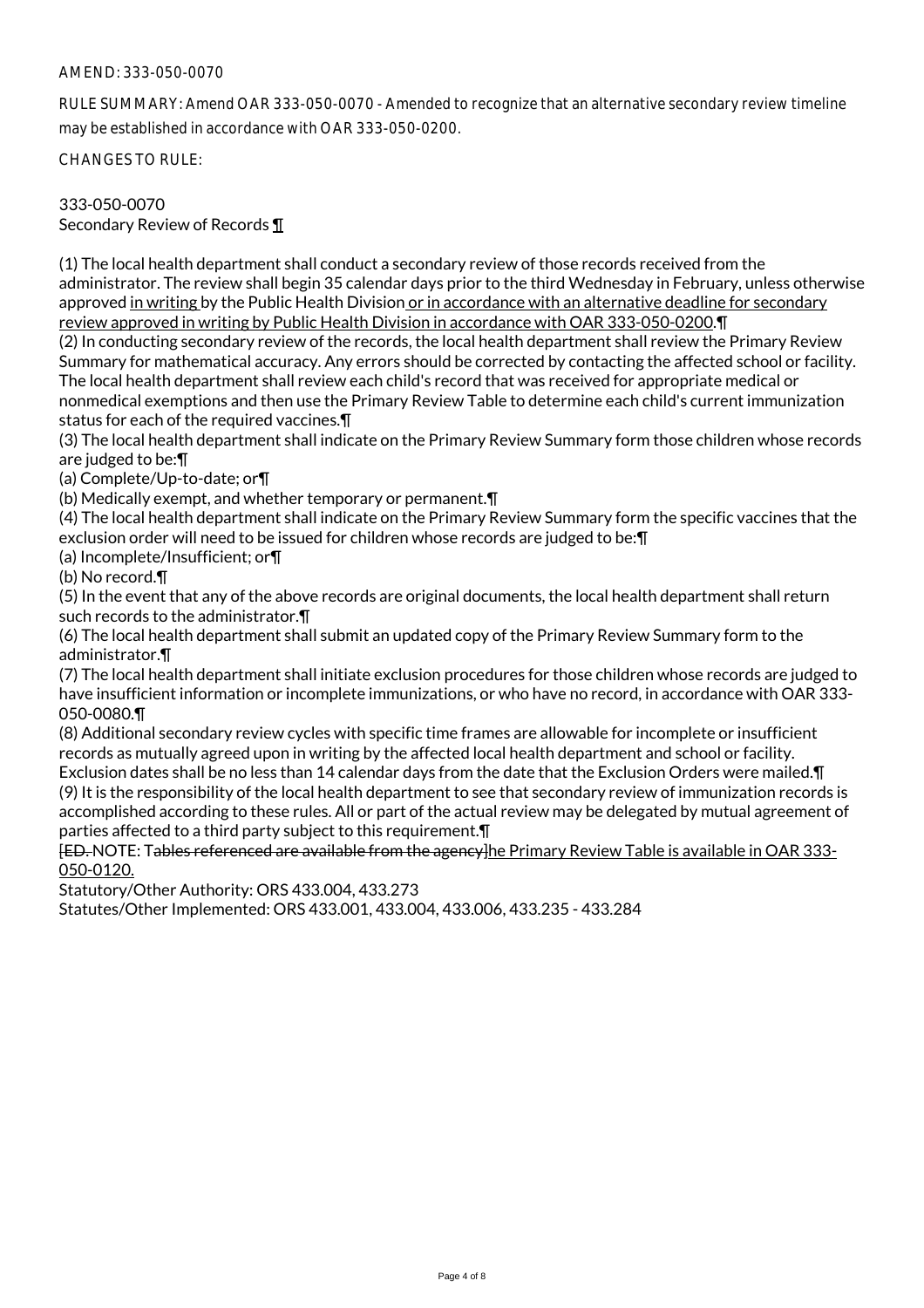### AMEND: 333-050-0080

RULE SUMMARY: Amend OAR 333-050-0080 - Amended to recognize that an alternative date of exclusion may be established in accordance with OAR 333-050-0200.

CHANGES TO RULE:

333-050-0080 Exclusion ¶

(1) The date of exclusion shall be the third Wednesday in February or as set by the alternative deadline for exclusion approved in writing by Public Health Division in accordance with OAR 333-050-0200.¶

(a) If additional exclusion cycles are conducted, the exclusion dates shall be set at no less than 14 calendar days from the date that the Exclusion Orders are mailed.¶

(b) Exclusion occurs when records have not been received or updated by the starting time of the school or facility on the specified exclusion day.¶

(2) The local health department shall use an Exclusion Order for Incomplete Immunization or Insufficient Information or an Exclusion Order for No Record depending upon the reason the child is found to be in noncompliance with ORS 433.267(1) and these rules:¶

(a) At least 14 days before the exclusion day, the local health department shall mail by first class mail an appropriately completed and signed order of exclusion to the parent of each child determined to be out of compliance with these rules.¶

(b) If a student is listed by the school as the "person responsible," the Exclusion Order will be sent to the student.¶ (c) In the event that the local health department has knowledge that the address of the parent provided on the Primary Review Summary form is incorrect, the local health department shall use all reasonable means to notify the parent, including inquiries to the school or facility administrator, to establish the appropriate mailing address and sending home from the school a copy of the Exclusion Order with the child.¶

(d) For all orders issued, one copy of the Exclusion Order shall be sent to the administrator and the local health department shall retain one copy. The local health department shall also retain copies of the records of children to be excluded until notification from the school or facility that such children are in compliance, or for one year.¶ (3) On the specified date of exclusion, the administrator shall exclude from school or facility attendance all children so ordered by the local health department until the requirements specified by the local health department are verified by the administrator in accordance with section (9) of this rule.¶

(4) The local health department shall maintain copies of immunization records of children excluded and shall maintain contact with administrators regarding the status of such children.¶

(5) If children whose records are not updated on the specified exclusion day arrive at their school or facility, the administrator shall make every effort to contact their parent by phone. The administrator shall place excluded children in a space away from the other children until their parent arrives to pick them up or until they are returned home by regular school district transportation.¶

(6) If the excluded children do not meet the requirements specified by the local health department in accordance with section (9) of this rule and do not return to school within four school days, it is the responsibility of the public school administrator, as proper authority, to notify the attendance supervisor of the unexcused absence. The attendance supervisor is required to proceed as required in ORS 339.080 and 339.090.¶

(7) Children who have been issued an Exclusion Order are not entitled to begin or continue in attendance in any school or facility in Oregon while the Exclusion Order is still in effect. Administrators who receive or are otherwise made aware of the records of a child from another school or facility containing an Exclusion Order that has not been cancelled shall notify the parent and immediately exclude the child until the requirements specified on the Exclusion Order are met and verified by the administrator.¶

(8) Students in treatment facilities or court-mandated residential correctional facilities, including but not limited to Oregon Youth Authority closed custody sites, are not subject to exclusion. The administrator of such treatment or residential correctional facilities must comply with all other provisions of these rules, including submission of the required reports as specified by these rules. The administrator must ensure that students have complete or up-to-date immunization records, a medical or nonmedical exemption or immunity documentation for all vaccines required for the student's grade.¶

(9) Compliance:¶

(a) For children excluded for insufficient information or incomplete immunizations, compliance will be achieved by submitting to the administrator one of the statements allowed in OAR 333-050-0040(1); [

(b) For children excluded for no record, compliance will be achieved by submitting to the administrator evidence of immunizations that includes at least one dose of each vaccine required for that grade or age, a medical or nonmedical exemption or immunity documentation.¶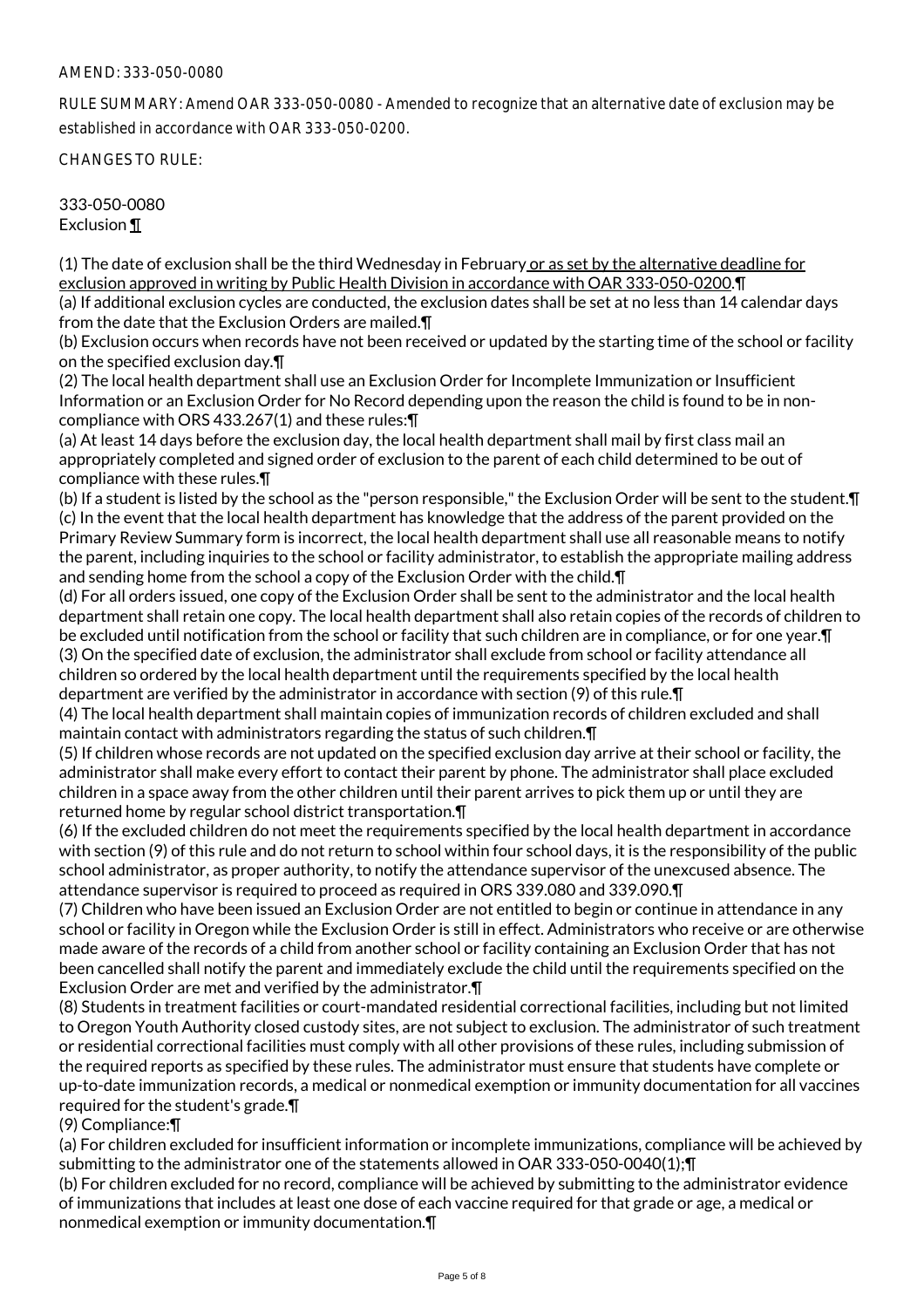(c) When the administrator verifies that the required information has been provided or that an appropriate immunity documentation or medical or nonmedical exemption has been provided, the child shall be in compliance with ORS 433.267(1) and these rules and qualified for school or facility attendance.¶

(10) Twelve calendar days after the mandatory exclusion date, the administrator shall ensure that:¶ (a) The Primary Review Summary form returned from the local health department is updated by appropriately marking the current status of each child as specified (including children listed as having no record);¶

(b) The mathematics on the Primary Review Summary form are accurate including the number of children in the full school or children's facility, kindergarten and seventh grade with:¶

(A) The specified number of doses of each vaccine or all the doses required for the child's grade;¶

(B) Nonmedical exemptions for each vaccine;¶

(C) Nonmedical exemptions from each source, whether documentation from a health care practitioner or vaccine educational module;¶

(D) Nonmedical exemptions;¶

(E) Medical exemptions; and¶

(F) No record.¶

(c) A copy of the revised Primary Review Summary form is submitted to the local health department on that day. The administrator shall maintain a file copy of the updated Primary Review Summary form.¶

(11) The local health department shall review the updated Primary Review Summary form for mathematical accuracy. Any errors should be corrected by contacting the affected school or facility.

Statutory/Other Authority: ORS 433.004, 433.273

Statutes/Other Implemented: ORS 433.001, 433.004, 433.006, 433.235 - 433.284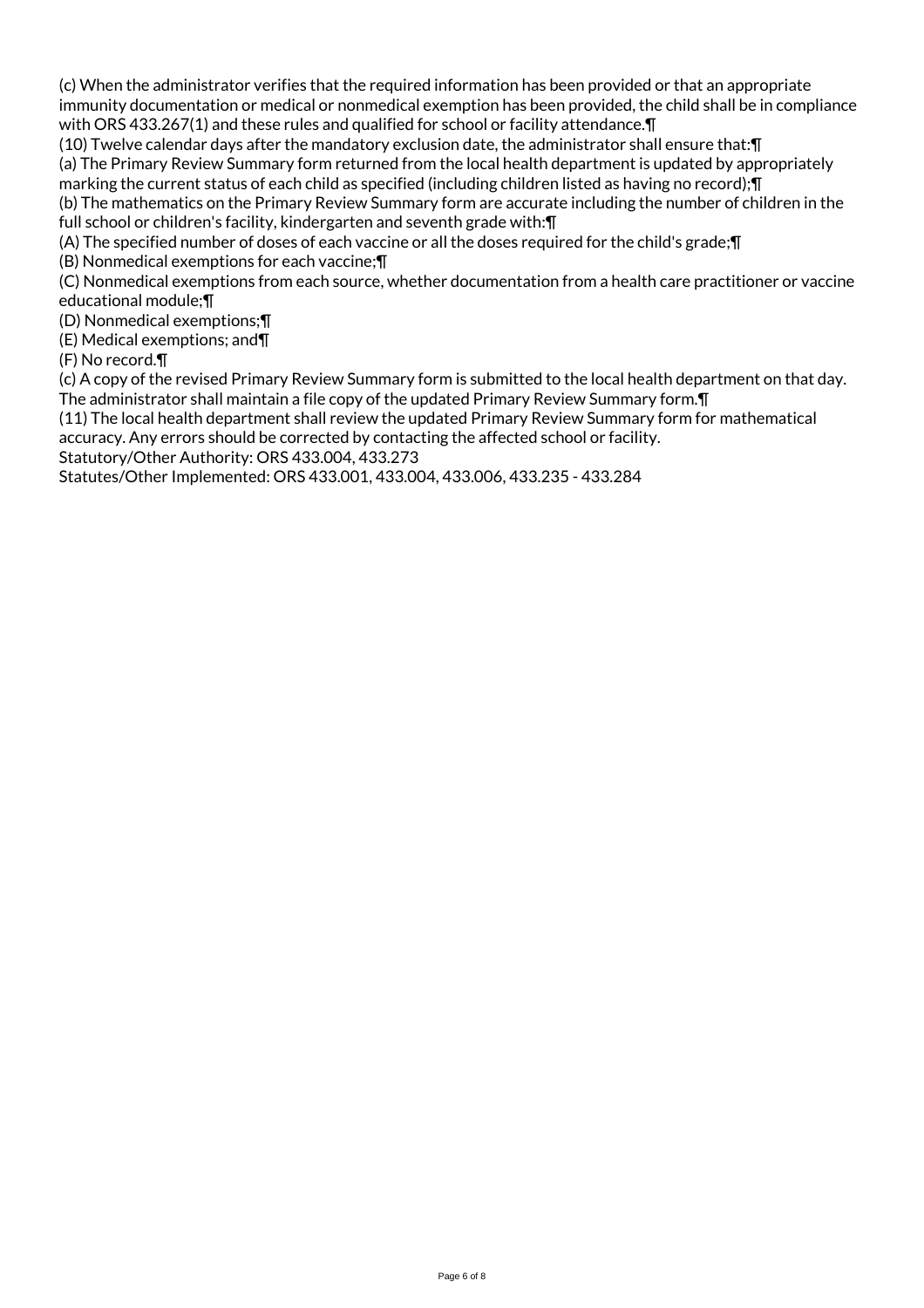### AMEND: 333-050-0110

RULE SUMMARY: Amend OAR 333-050-0110 – Adjusts the due dates of annual reports.

CHANGES TO RULE:

## 333-050-0110

Annual Reporting Requirements ¶

(1) The local health department shall submit a County Immunization Status Report to the Public Health Division annually no later than 23 calendar days after the third Wednesday in February date of exclusion. I

(2) On or before the last day of AprilJune, the Public Health Division shall publicize a summary of the immunization status of children in schools, children's facilities, kindergarten and seventh grade attending schools and facilities for each local public health jurisdiction.¶

(3) On or before MaJuly 15, the local health department shall make available immunization rates to each school and children's facility in the area served by the local health department, by disease, of children in the local area:¶ (a) Compiled from school reports for kindergarten through 12th grade combined; and¶

(b) Calculated from ALERT IIS for children 19 months up to kindergarten age.¶

(4) The local health department may request assistance from the Oregon Health Authority in calculating the rates described in section (3) of this rule.¶

(5) The administrator of the school or children's facility must make available a summary of the immunization status, for the school or children's facility and local area, by 30 days after the first day of school and by 30 days after the third Wednesday in Februarydate of exclusion.¶

(a) The summary of immunization status for the school or children's facility must include:¶

(A) The percentage of children with all the doses required for each child's age or grade, by vaccine, for the school or children's facility and for the local area;¶

(B) The percentage of children with nonmedical exemptions by vaccine for the school or children's facility;¶ (C) The percentage of children with no record for the school or children's facility;¶

(D) The percentage of children with medical exemptions for one or more vaccine for the school or children's

facility;¶ (E) The number of children for whom documentation of immunization status is required at the school or children's facility;¶

(F) The number of enrolled children for whom documentation of immunization status is not required at the school or children's facility;¶

(G) The number of children 18 months of age and younger in attendance at the school or children's facility who are not required to have completed the full series of vaccines required before kindergarten because of their age.¶ (b) Rates must be made available:¶

(A) In the main office;¶

(B) On the school or children's facility website, if available. Rates may be posted on a social media website, such as Facebook, if this is the primary website for the school or children's facility. Public school rates must also be made available on the district website. If individual school webpages are linked to a district website, a central district webpage containing the required information for each school may be used to comply with this requirement; and¶ (C) By sending to a parent of each child for whom documentation of immunization status is required at the school or children's facility, in electronic or paper format, in a clear and easy to understand manner.¶

(c) Children's facilities shall make rates available based on the school calendar in the local area.¶

(d) Rates may include immunization data collected in the previous school year.¶

(6) Schools and children's facilities for which immunization records are required for fewer than 10 children in attendance 18 months of age up to kindergarten are exempt from the requirements of OAR 333-050-0110(5) for these children. These sites must still comply with the reporting requirements specified in OAR 333-050-0060 and 333-050-0080.¶

(7) Schools and children's facilities for which immunization records for a vaccine are required for fewer than 10 students in attendance in kindergarten grade and older are exempt from the requirements of OAR 333-050- 0110(5) for that vaccine for these students. These sites must still comply with the reporting requirements specified in OAR 333-050-0060 and 333-050-0080.

Statutory/Other Authority: ORS 433.004, 433.273

Statutes/Other Implemented: ORS 433.001, 433.004, 433.006, 433.235 - 433.284